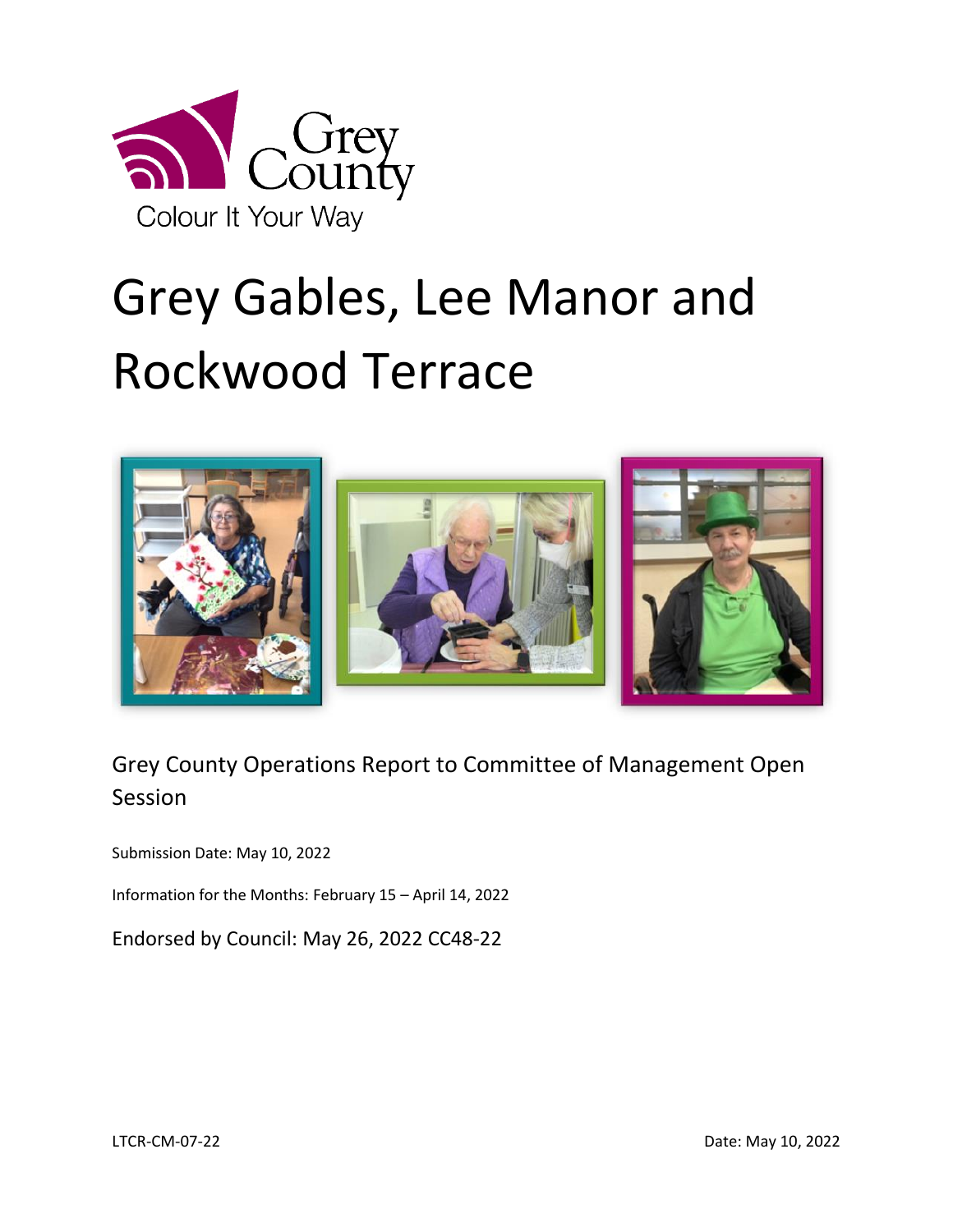# **Quality**

#### *Colour It Your Way -is it "Leading Based Practice", is it "Equitable & Reliable", does it "Colour It"?*

Publicly reported indicators/Survey Results

#### Q3 2021 (October - December 2021)

| Indicates Better than Ontario Average |  |
|---------------------------------------|--|
| Indicates Worse than Ontario Average  |  |

|                                                          | Ontario | <b>Grey Gables</b>           | <b>Lee Manor</b>             | <b>Rockwood</b><br><b>Terrace</b> |
|----------------------------------------------------------|---------|------------------------------|------------------------------|-----------------------------------|
| <b>Indicator</b><br>Average                              |         | Q <sub>3</sub><br>Oct-Dec/21 | Q <sub>3</sub><br>Oct-Dec/21 | Q <sub>3</sub><br>Oct-Dec/21      |
| Improved or remained independent in mid-<br>loss ADL     | 29.0%   | 19.3%                        | 37.5%                        | 36.2%                             |
| <b>Worsened ADL</b>                                      | 32.8%   | 42.1%                        | 36.4%                        | 36.1%                             |
| Worsened mood from symptoms of<br>depression             | 21.2%   | 30.8%                        | 29.1%                        | 26.3%                             |
| Taken antipsychotics without a diagnosis of<br>psychosis | 20.9%   | 8.1%                         | 17.0%                        | 11.9%                             |
| Has fallen                                               | 16.0%   | 10.8%                        | 16.7%                        | 17.2%                             |
| Worsened stage 2 to 4 pressure ulcer                     | 2.4%    | 1.6%                         | 2.8%                         | 1.4%                              |
| Daily physical restraints                                | 2.6%    | 0%                           | 1.0%                         | 0.7%                              |
| Has pain                                                 | 5.4%    | 0.8%                         | 4.5%                         | 0.2%                              |
| Worsened pain                                            | 9.0%    | 6.0%                         | 6.8%                         | 7.2%                              |

The Canadian Institute for Health Information released the Q3 2021 data for publicly reported indicators. The data continues to show the increase in acuity and residents requiring greater levels of care. The information will be used as teams complete their 2022/23 Operating Plans.

In addition, these indicators are reviewed and assessed quarterly with the Medical Directors of the three homes. The Long-Term Care Home Act requires each home to have a Medical Director, who must be a physician. Medical Directors are key partners in supporting outcome indicators as they fulfill crucial functions on matters related to medical care, administrative roles as members of medical advisory team developing and reviewing medical and clinical policies and procedures, and informing programs such as falls prevention, skin and wound, and pain management, etc. They also act as supervisors to Attending Physicians and ensure around the clock medical coverage for residents.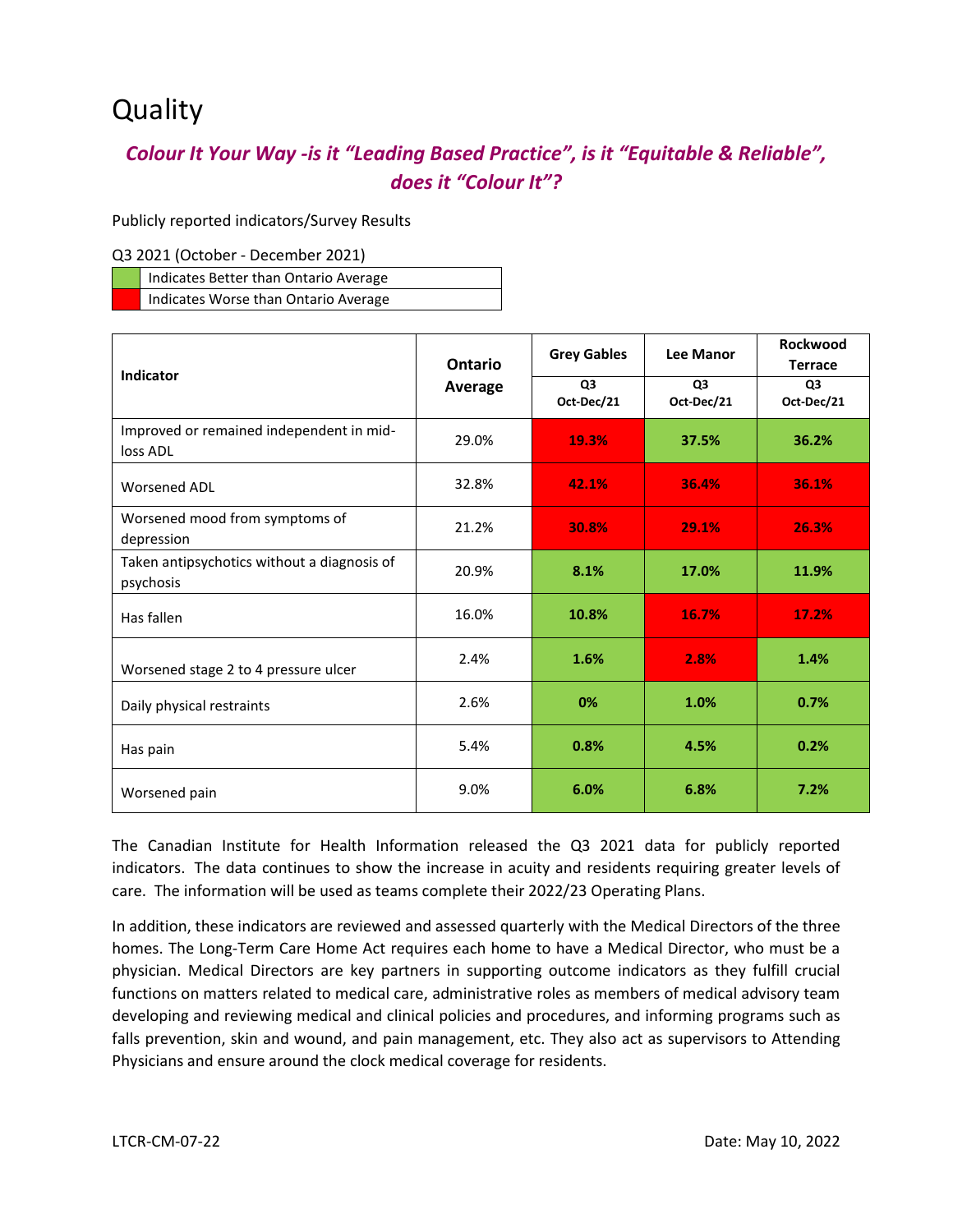In Grey County, we are fortunate to have long standing support and medical leadership from Dr. Brian Power (Grey Gables), Dr. Cornelius VanZyl (Lee Manor) and new to the Grey County team, Dr. Mary Pillisch who signed on as Rockwood's Medical Director in May 2021.

Enclosed in this report, you will find the respective medical directors' report for 2021. The reports summarize the highlights and challenges of 2021. They also demonstrate evidence of the directors' commitment to supporting residents, families, and staff by providing the highest level of care on-site, and their dedication to ensuring the best quality of life through the delivery of resident centered care.

Some key highlights include the homes' rapid implementation of the Ministry of Long-Term Care and Public Health directives and guidance documents, infection prevention and control measures to mitigate risks, high rates of resident and staff vaccination rates, and the ability to manage complex medical care and acute needs within the home. Other unique programs highlighted in the report include a complex care model, a diabetic review program, and the new Behavioural Support Transition Unit, all of which have had significant support and leadership from the medical directors.

Staffing was reported as both a highlight and challenge. A challenge with staffing being strained but a highlight commending the dedicated staff in dealing with constant changes, outbreaks, and other needs throughout the pandemic.

Finally, all Medical Directors recognized the importance of balancing COVID management and risk mitigation with resident wellbeing, as social deprivation and isolation can have a significant health outcome for residents.

In the coming year, medical directors' roles are being reviewed with the "Fixing LTC Home Act" and a variety of opportunities for quality improvement, such as improving medical directors' remote access and use of the home's electronic medical record and enhancing palliative care.

[Grey Gables Medical Director Annual Report](https://docs.grey.ca/share/public?nodeRef=workspace://SpacesStore/d53578d3-704a-4066-81a0-782d96dc8916) [Lee Manor Medical Director Annual Report](https://docs.grey.ca/share/public?nodeRef=workspace://SpacesStore/7fa7c522-c832-4bb6-8f7c-d74c27c3f0a9) [Rockwood Terrace Medical Director Annual Report](https://docs.grey.ca/share/public?nodeRef=workspace://SpacesStore/852717f1-52fa-4ac6-a00a-2c9293d456dc)

# Ministry of Long-Term Care (MOHLTC) Compliance Orders /Inspection Findings Summary

#### Grey Gables

Ministry of Long Term Care inspectors have not visited the care community during this reporting period.

#### Lee Manor

A Ministry of Long Term Care Inspector visited the care community to conduct a Complaint Inspection which was completed in concurrence with a Critical Incident Inspection related to prevention of abuse, neglect and retaliation. While on-site from March 15, 16, 17 and 18, the inspector also observed infection prevention and control practices as part of their visit. During the course of the inspection the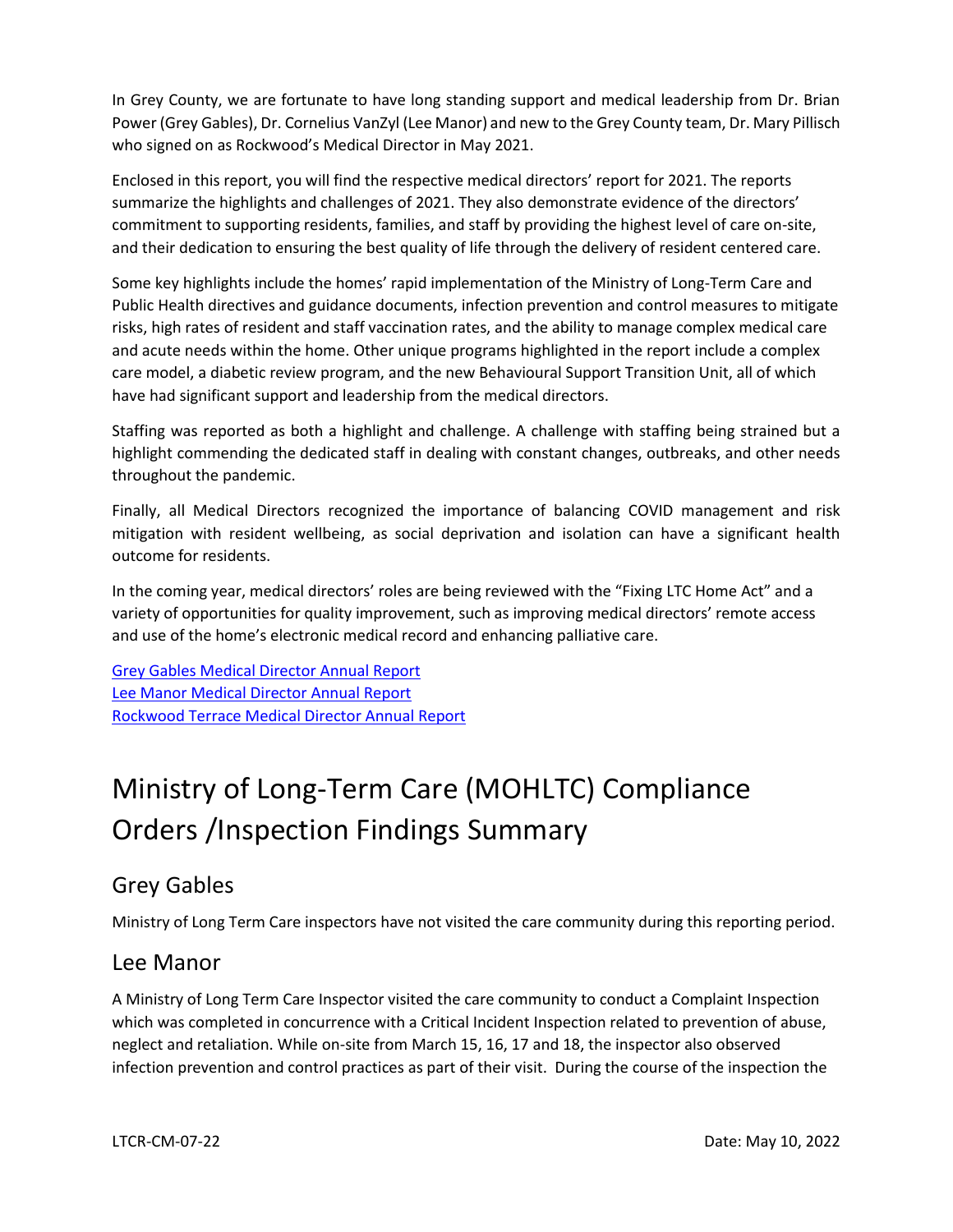inspector spoke with staff and residents, observed residents and care provided, as well as reviewed care plans, reports and relevant policies and procedures. No areas of non-compliances were issued.

[Critical Incident System Inspection Report March 15-18th](http://publicreporting.ltchomes.net/en-ca/File.aspx?RecID=29416&FacilityID=20286) 

[Complaint Inspection Report March 15-18th](http://publicreporting.ltchomes.net/en-ca/File.aspx?RecID=29417&FacilityID=20286)

#### Rockwood Terrace

Ministry of Long Term Care inspectors have not visited the care community during this reporting period.

# **Outbreaks**

#### Grey Gables

COVID-19 Outbreak was declared on Maple Lane, February 5<sup>th</sup> and was declared over on February 19<sup>th</sup> with a total of 6 positive Residents and 1 death.

#### Lee Manor

Two respiratory outbreaks were declared by Public Health during the reporting period. The identified agent was seasonal coronavirus also known as the common cold. The 2 North outbreak was declared on February 26<sup>th</sup> which affected 12 residents and 3 staff and was declared over on March 16<sup>th</sup>. A subsequent outbreak was declared on March 29<sup>th</sup> on 2 South and was declared over on April 11<sup>th</sup>. There were 9 residents and 1 staff affected.

On April 12<sup>th</sup> a confirmed COVID-19 outbreak was declared by Public Health on 2 North. We continue to work with the Outbreak Management Team including our partners at Public Health to manage the outbreak.

#### Rockwood Terrace

Rockwood Terrace has not experienced outbreak during the reporting period.

# People

| <b>February 15- April 14, 2022</b>  | <b>Grey Gables</b> | Lee Manor | <b>Rockwood Terrace</b> |
|-------------------------------------|--------------------|-----------|-------------------------|
| Number of Interviews                | 15                 | 45        | 20                      |
| Number of Staff Onboarded           | 4                  | 8         | 15                      |
| Number of Retirements/ Resignations | 6                  |           | 5                       |
| Number of Student Placements        |                    | 28        | 19                      |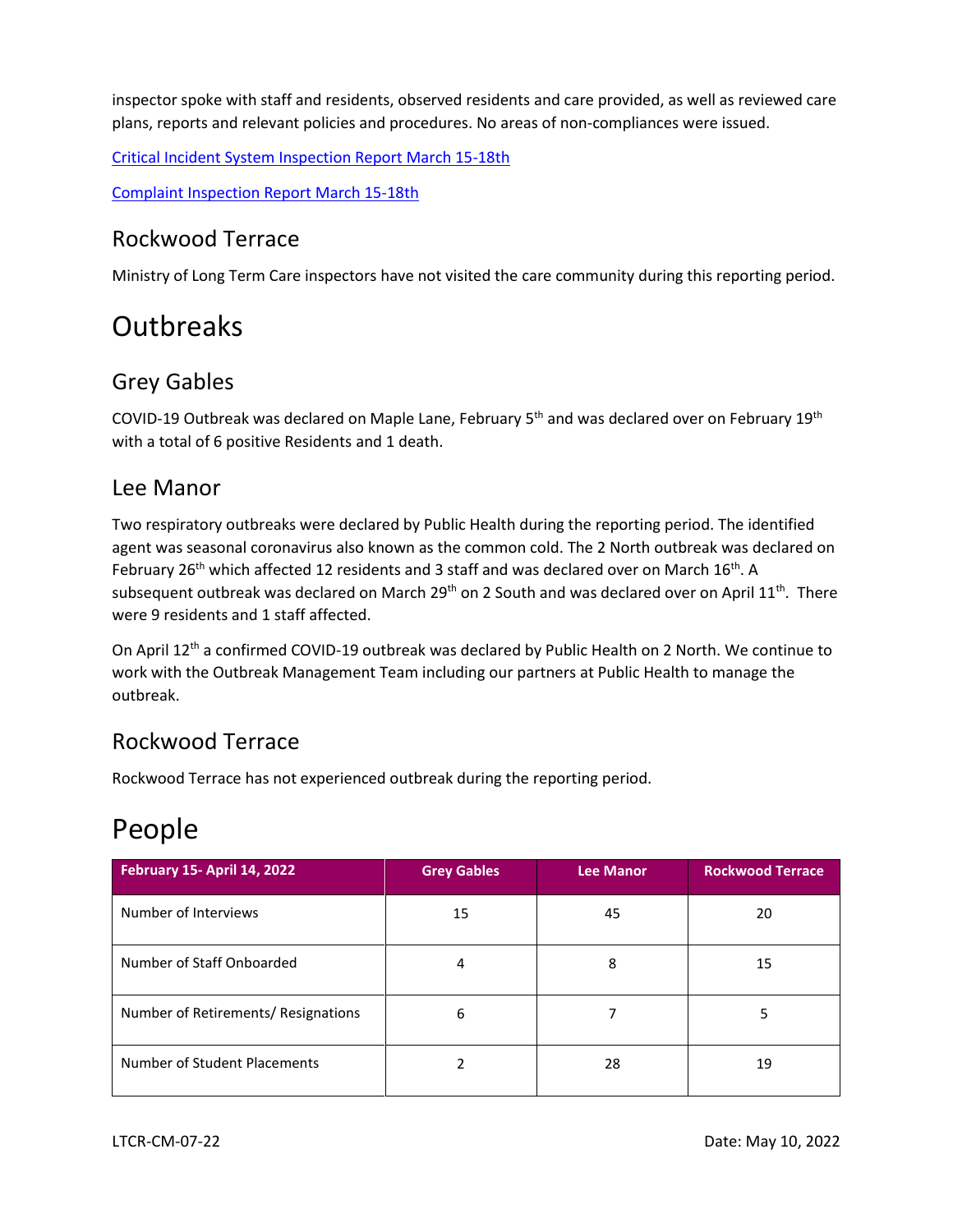# Projects, Location Events and Other

### Grey Gables

March started off strong with Shrove Tuesday & Mardi Gras happening on the first day of the month. St. Patrick's Day is always a favourite at Grey Gables with Shamrocks, leprechauns, and lots of green-coloured drinks and homemade snacks made it a fun filled day for all.

We welcomed the first day of spring 2022 by opening up the Grey Gables Casino. Sip & Paint has become a popular program for many of our residents and the artwork is absolutely stunning. We held a Tim Horton's Drive Thru on March 23<sup>rd</sup>. The Markdale Tim Horton's donated a large portion of the coffee and donuts that day for residents to enjoy.

April saw the reintroduction of music into the home with entertainers, having live music in the house makes everyone feel great and we were so excited to have them back! Easter weekend was packed full of worship services, Easter traditions and of course lots of chocolate.

Grey Gables introduced a Colour It Wellness newsletter for staff, which highlighted some tips, recipes, facts and overall feel-good stories. The staff really enjoyed seeing their pictures in the newsletter.

#### Lee Manor

The residents enjoyed a variety of activities to close the month of February, including Family Day celebrations, a Tim Horton's Day, and a specialty tea cart in honour of a unique date – "2/22/2022" on a "Twosday." As we moved into March, the Recreation department ensured the residents experienced the luck o' the Irish for St. Patrick's Day. Some of the special events to celebrate included shamrock shakes, live entertainment, green smoothies, and a series of live stepdance performances from Nutrition Manager Paige Caswell!

The residents continue to enjoy a variety of routine programming that meets their social, emotional, physical, spiritual, and cognitive interests including various spring-themed activities, including Horticulture Club, Farm Club and Birdhouse painting. At residents' request, the Recreation department has also increased physical opportunities for engagement, including Drum Fit, chair yoga, meditation, balloon badminton, bean bag toss and balance classes.

Easter celebrations included bunny rabbit visits, thematic art projects, and a staff dress up day on Easter Monday. As requested by Resident Council, a communion service was held on April 12<sup>th</sup> in recognition of the holiday. The Resident Food Committee requested a selection of turkey or ham with all the trimmings for their special meal.

#### Rockwood Terrace

March started off with an in-house trip to Tim Hortons, a program enjoyed by many of our residents. Proceeds from the tuck shop program support The Tim's program which is always a hit and scheduled monthly.

St. Patrick's Day celebrations included many team members and residents dressing up in green and festive attire to recognize this day. A special luncheon was prepared by our Dietary Team along with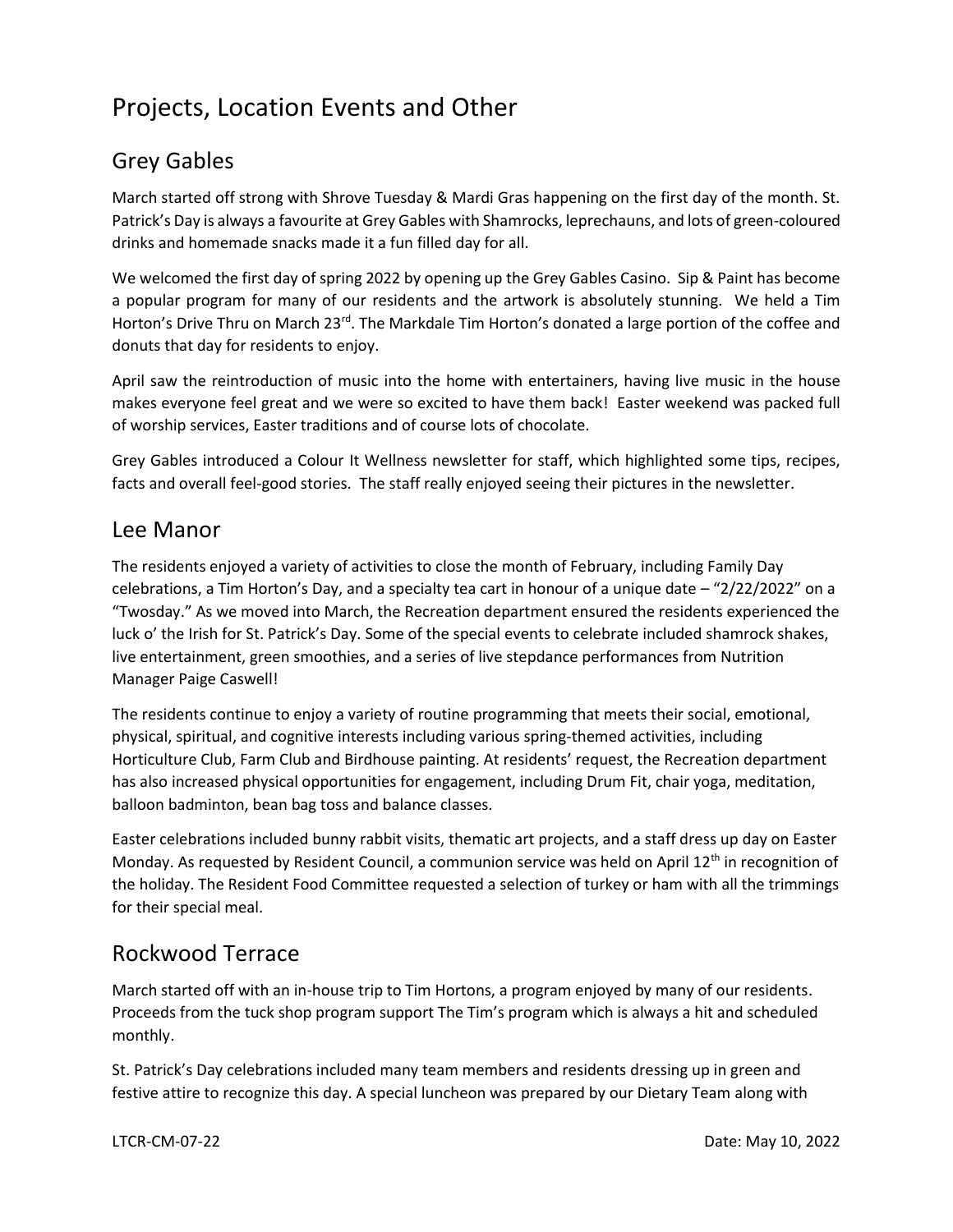green beer to mark this special day. Throughout the week of St. Patrick's residents enjoyed Irish themed crafts and an afternoon pub where shamrock shakes were served. Not everyone has Irish roots, but nonetheless everyone enjoyed the festivities. Music programs also returned in March and Ron McManus entertained our residents with some Irish tunes.

March 21<sup>st</sup> was an exciting day in our Care Community when our new hairdresser Ruby began providing hair care services to our residents. Everyone is looking great and feeling better with their freshened-up styles.

On Tuesday March 22<sup>nd</sup> the Recreation Team hosted a Winter Carnival for all the residents in the home. Fresh Cotton Candy and popcorn treats were available and enjoyed by the residents. The carnival created a fun atmosphere and residents have already requested an Outdoor Summer Carnival be considered.

Residents have been working on fairy gardens and personalizing them to express their creativity. You can see the gardens displayed throughout the home as residents will continue to care for them with regular watering and attention.

On April 12<sup>th</sup> residents took part in an Easter Egg Hunt organized by the Recreation Team. Residents worked together to find all the eggs, and everyone enjoyed some yummy treats after the event.

## **Occupancy**

|                               |                  | <b>Grey Gables</b>     |                  | <b>Lee Manor</b>       | <b>Rockwood Terrace</b> |                        |
|-------------------------------|------------------|------------------------|------------------|------------------------|-------------------------|------------------------|
| 2022 Occupancy<br><b>Data</b> | Mar-Apr/<br>2022 | Year to<br><b>Date</b> | Mar-Apr/<br>2022 | Year to<br><b>Date</b> | Mar-Apr/<br>2022        | Year to<br><b>Date</b> |
| Occupancy                     | 91%              | 89.5%                  | 93.4%            | 93.8%                  | 94.5%                   | 94.2%                  |
| Move-Ins                      | 3                | 12                     | 14               | 16                     | 9                       | 10                     |
| <b>Discharges</b>             | 2                | 11                     | 11               | 21                     | 3                       | 10                     |

#### Health System Partners (i.e. Ministry of Labour, Public Health, Fire)

#### Grey Gables

An inspector from Public Health visited the home on April  $7<sup>th</sup>$ , to conduct an inspection of the kitchen. No areas of deficiency were issued.

#### Lee Manor

An inspector from Public Health visited the care community on March 29<sup>th</sup> to conduct an inspection of the kitchen and Ice Cream Parlour. No areas of deficiency were issued.

An inspector from Troy Life and Fire Safety Ltd was also on-site to conduct a fire alarm test during the reporting period. The system is in compliance with fire and safety standards however, the report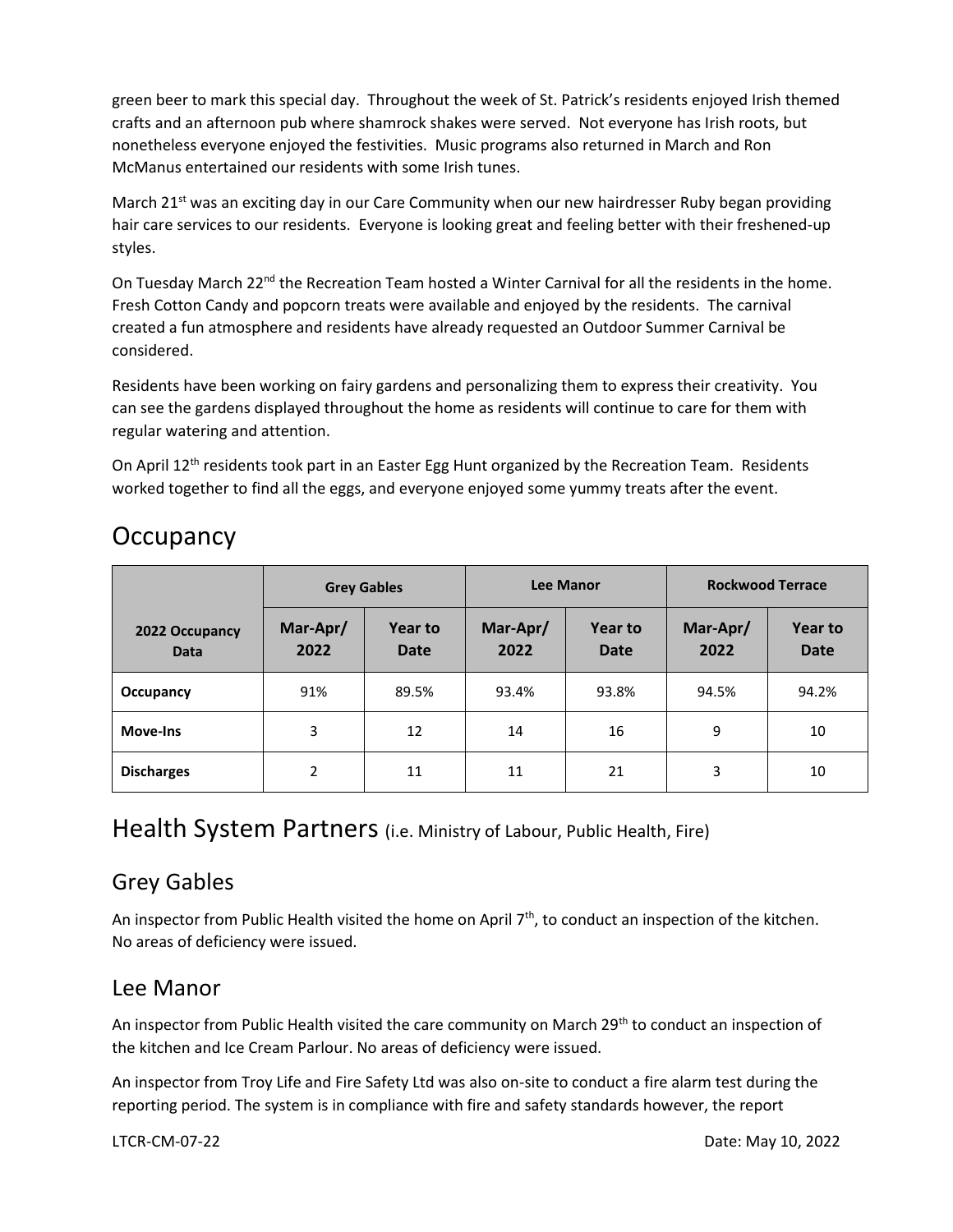identified some minor areas of deficiency. Troy staff is scheduled to return to rectify the deficiencies in the spring when they complete the fire panel system upgrade.

Public Health conducted an IPAC Assessment on April 13<sup>th</sup> as per COVID outbreak protocols. A report has yet to be issued.

#### Rockwood Terrace

A post outbreak debrief was conducted on February 17<sup>th</sup> as follow up to the recent COVID-19 outbreak. This was conducted with our Public Health partners to review what went well and what could be improved. Suggested changes were noted and will be implemented as needed in the future.

Environmental (i.e., Emergency Preparedness, Occupational Health and Safety)

#### Grey Gables

Monthly fire drills were held as per legislation. Tabletop drills for Code white, Code blue and Code yellow were held during this reporting period.

#### Lee Manor

Monthly fire drills were held as per legislation.

#### Rockwood Terrace

Monthly fire drills were held as per legislation.

#### Risks

| Type of Risk                                   | <b>Grey Gables</b> | <b>Lee</b><br><b>Manor</b> | <b>Rockwood</b><br>Terrace |
|------------------------------------------------|--------------------|----------------------------|----------------------------|
| Includes complaints, Health and Safety & Legal |                    |                            |                            |

Five items noted above have been addressed and resolved, with one currently being addressed by the leadership team.

# Written Complaints Summary

#### Grey Gables

The home received one written complaint during this reporting period. The complaint was received from a family member outlining concerns related to staffing levels. Concerns were addressed and action plan implemented by the Leadership Team.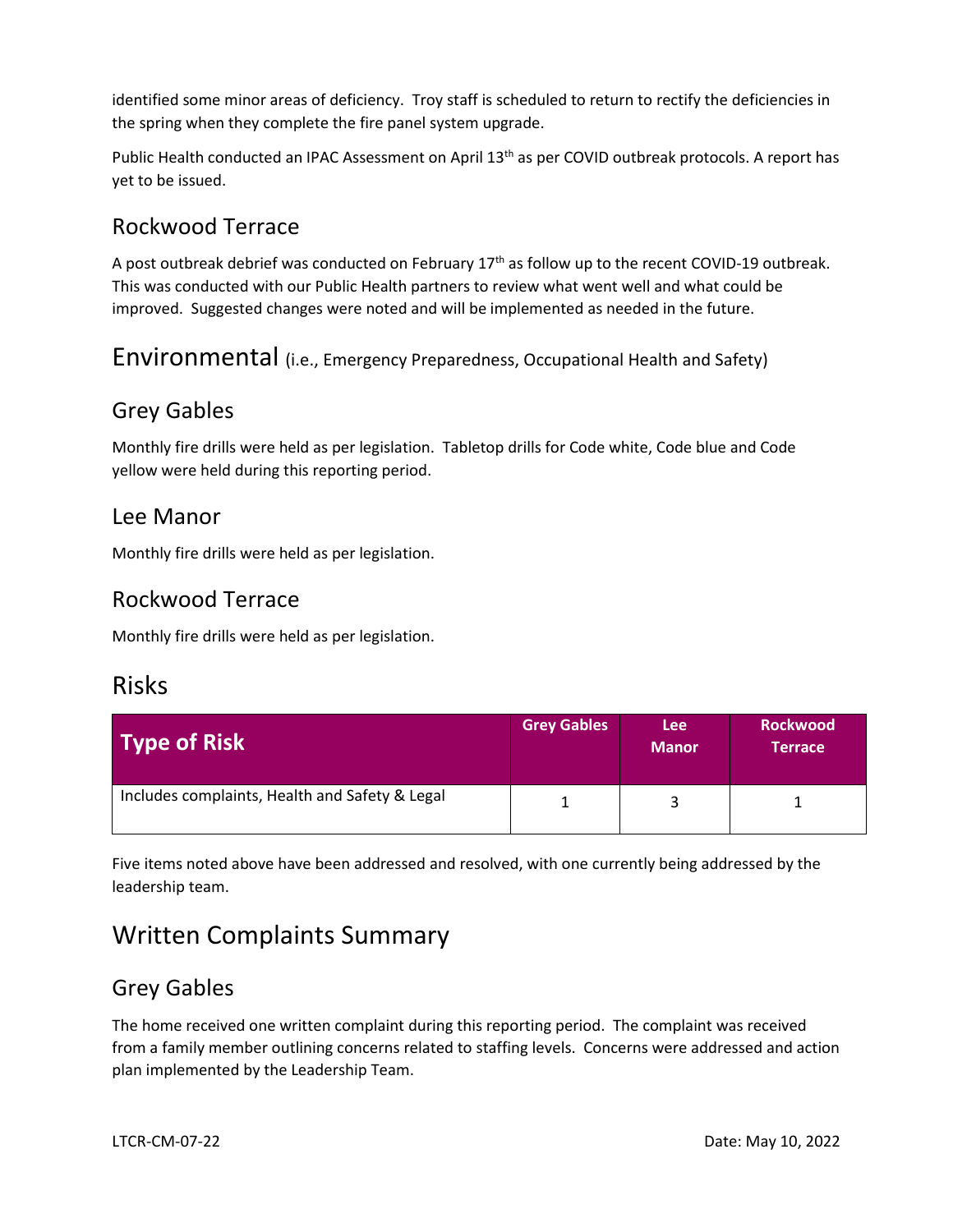#### Lee Manor

Two written complaints were received during the reporting period related to care concerns which were addressed and resolved by the Leadership Team.

#### Rockwood Terrace

The home received one written complaint during this reporting period related to policies that address non-vaccinated visitors.

# Compliments/ Colour It Story

#### Grey Gables

"Colour It" Community was very prominent as Grey Gables staff received a very generous gift of sandwiches, drinks, and chocolate from the local Annesley United Church Family. The card read "With thanks and appreciation for your ongoing efforts to keep elders safe during this long, long pandemic. We are grateful for all you do, and we recognize how difficult it has been to persist through the challenges of these times. You have our deep admiration and respect"

The employees at Grey Gables would also like to thank the County of Grey for the Colour It Care Packages that everyone received.

#### Lee Manor

Lee Manor welcomed back a former resident in late March. The resident previously resided on the 1st floor, where he developed a strong relationship with his roommate and care team. The two gentlemen were known as a dynamic duo, and a perfect pair as roommates. They enjoyed watching television together, meeting each other's families, advocating for each other, and sharing their life histories. When he returned to his home in the community, he maintained contact with his roommate through virtual calls. As luck would have it, when he moved back to Lee Manor on the 3<sup>rd</sup> floor, the other side of his room was vacant – could this be the perfect opportunity to reunite the two as roommates? Yes! It is important to note, however, that this change brought a bittersweet reality to the remaining resident and the  $1<sup>st</sup>$  floor team. Since his coming to Lee Manor, the  $1<sup>st</sup>$  floor team developed a strong connection to him, understanding his unique care needs, and championing how to Colour It his way. From nursing to recreation, to housekeeping, dietary and beyond, all teams were involved in supporting his move. Team huddles were held to support the staff on both  $1<sup>st</sup>$  South and  $3<sup>rd</sup>$  North to help with the transition and understand the resident's communication book, his life history, and his likes/dislikes. Staff were reassigned to help demonstrate the resident's preferences during care and meal assistance. It truly was and continues to be a team effort and we are so proud of all staff's participation in Colouring It for both gentleman!

#### Rockwood Terrace

On Thursday April 14<sup>th</sup> the Residents had a special visit from the Easter Bunny, who toured the home and handed out chocolates to all the residents. The Residents love seeing the bunny and we thank Ev a Dietary Team member who volunteers her time to do this every year.